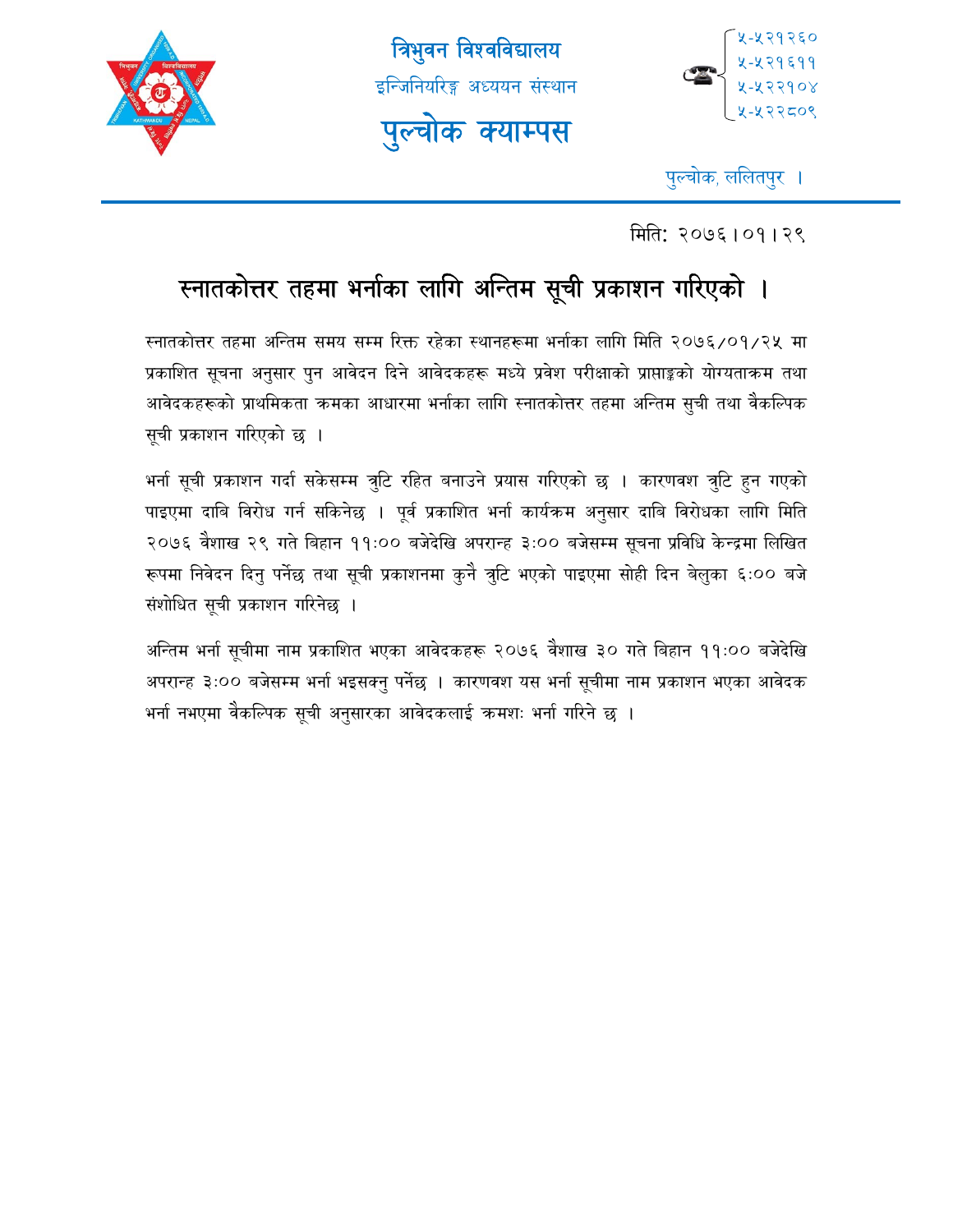

त्रिभुवन विश्वविद्यालय इन्जिनियरिङ्ग अध्ययन संस्थान पुल्चोक क्याम्पस



पुल्चोक, ललितपुर ।

#### <u>भनो हुन आउँदा लिई आउनुपर्न कागजातहरू तथा आवश्यक शुल्क</u> ु ु

- $\checkmark$  नेपाली नागरिकताको सक्कल र प्रमाणित प्रतिलिपि २ प्रति ।
- $\checkmark$  इन्जिनियरिङ अध्ययन संस्थान, प्रवेश परीक्षा बोर्ड द्वारा २०७५ फाल्गुनमा लिइएको प्रवेश परीक्षा उत्तीर्ण भइ प्राप्त गरेको Score Card ।
- $\checkmark$  हालसालै खिचिएको पासपोर्ट साइजको फोटो २ प्रति ।
- $\checkmark$  एस. एल. सी. र उच्च माध्यमिक तह (10+2) वा सो सरहका परीक्षाका लब्धाङ्क पत्र, बोर्ड द्वारा प्राप्त प्रमाणपत्र र चारित्रिक प्रमाणपत्रहरूका सक्कल र प्रमाणित प्रतिलिपि १।१ प्रति ।
- $\checkmark$  स्नातक तह वा सो सरहको लब्धाङ्क पत्र, प्रमाणपत्र र चारित्रिक प्रमाणपत्रको सक्कल र प्रमाणित प्रतिलिपि १।१ प्रति ।
- $\checkmark$  त्रि. वि. बाहेक अन्य बोर्डबाट स्नातक तह उत्तीर्ण गर्नेहरूले सम्बन्धित बोर्डको माइग्रेसन सर्टिफिकेटको सक्कल र प्रमाणित प्रतिलिपि १ प्रति ।
- $\checkmark$  विदेशी बोर्डबाट स्नातक तह उत्तीर्ण गर्नेहरूले समकक्षताको प्रमाणपत्रको सक्कल र प्रमाणित प्रतिलिपि १ प्रति ।
- $\checkmark$  मिति: २०७५।११।२७ को यस समितिको भर्ना सम्बन्धी सूचना को बुँदा ८ मा उल्लेखित भर्ना शल्क ।

भर्ना सम्बन्धी सूचना तथा अन्तिम भर्ना सूची पुल्चोक क्याम्पसको Web Site: www.pcampus.edu.np मा पनि हेर्न सकिनेछ।

> भर्ना समिति २०७५ पल्चोक क्याम्पस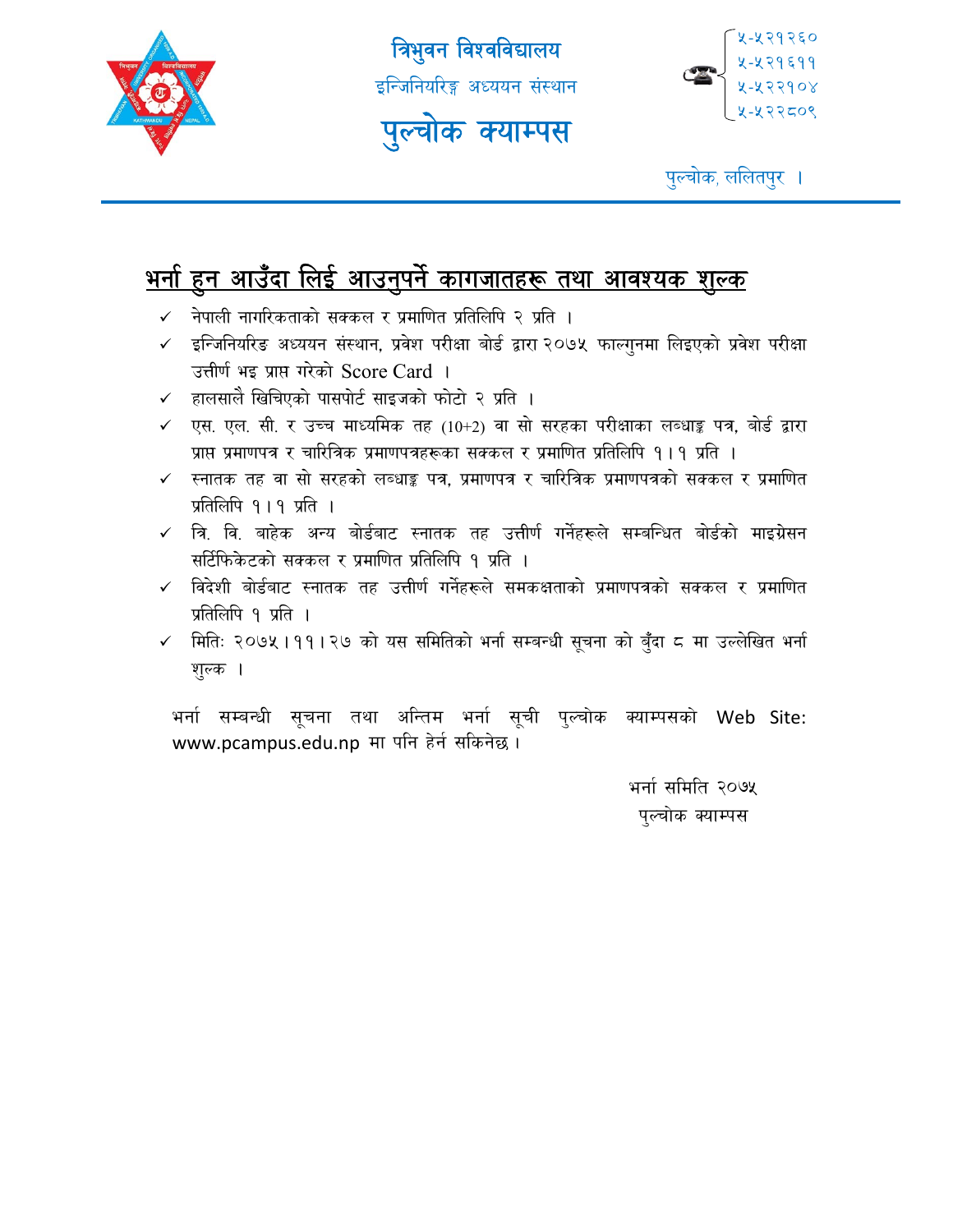#### **Power System Engineering Regular (5)**

|                             |                | <b>Applicant Detail</b> |        |                 |                                                         |  |  |  | <b>Priority Detail</b> |  |  |                                  |
|-----------------------------|----------------|-------------------------|--------|-----------------|---------------------------------------------------------|--|--|--|------------------------|--|--|----------------------------------|
| $\overline{\phantom{a}}$ SN | <b>Roll No</b> | <b>Applicant Name</b>   | Gender | <b>District</b> | Rank 1st 2nd 3rd 4th 5th 6th 7th 8th 9th 10th 11th 12th |  |  |  |                        |  |  | <b>Remark</b>                    |
| .                           | 1615           | l YAMAN KARKI           | Male   | Lalitpur        | 94                                                      |  |  |  |                        |  |  | Shifted from 6 if 6 is fulfilled |

#### **Power System Engineering Full Fee (6)**

|           |         | <b>Applicant Detail</b> |        |                 |      |    |  |  | <b>Priority Detail</b> |  |  |                                                         |            |
|-----------|---------|-------------------------|--------|-----------------|------|----|--|--|------------------------|--|--|---------------------------------------------------------|------------|
| <b>SN</b> | Roll No | <b>Applicant Name</b>   | Gender | <i>District</i> |      |    |  |  |                        |  |  | Rank 1st 2nd 3rd 4th 5th 6th 7th 8th 9th 10th 11th 12th | Remark     |
|           | 2187    | l BINAY PAUDYAL         | Male   | <b>Ihapa</b>    | 525  |    |  |  |                        |  |  |                                                         | <b>New</b> |
| <u>.</u>  |         | l SAURAB DULAL          | Male   | l Kathmandu     | 1080 | 26 |  |  |                        |  |  |                                                         | <b>New</b> |

## **Geo-Technical Engineering Full Fee (14)**

|           |         | <b>Applicant Detail</b> |        |                 |          |    |    |    |  | <b>Priority Detail</b> |  |  |                                                |        |
|-----------|---------|-------------------------|--------|-----------------|----------|----|----|----|--|------------------------|--|--|------------------------------------------------|--------|
| <b>SN</b> | Roll No | 'Applicant Name         | Gender | <b>District</b> | Rank 1st |    |    |    |  |                        |  |  | 2nd 3rd 4th 5th 6th 7th 8th 9th 10th 11th 12th | Remark |
|           | 907     | l PRABIN REGMI          | Male   | Dang            | 198      | 14 | 16 | 20 |  |                        |  |  |                                                | New    |

## **Transportation Engineering Full Fee (16)**

|           |                | <b>Applicant Detail</b> |               |                 |                                                         |    |    |  | <b>Priority Detail</b> |  |  |  |               |
|-----------|----------------|-------------------------|---------------|-----------------|---------------------------------------------------------|----|----|--|------------------------|--|--|--|---------------|
| <b>SN</b> | <b>Roll No</b> | <b>Applicant Name</b>   | <b>Gender</b> | <b>District</b> | Rank 1st 2nd 3rd 4th 5th 6th 7th 8th 9th 10th 11th 12th |    |    |  |                        |  |  |  | <b>Remark</b> |
|           | 588            | <b>JANIL POUDEL</b>     | Male          | Pyuthan         | 158                                                     | 16 | 14 |  |                        |  |  |  | New           |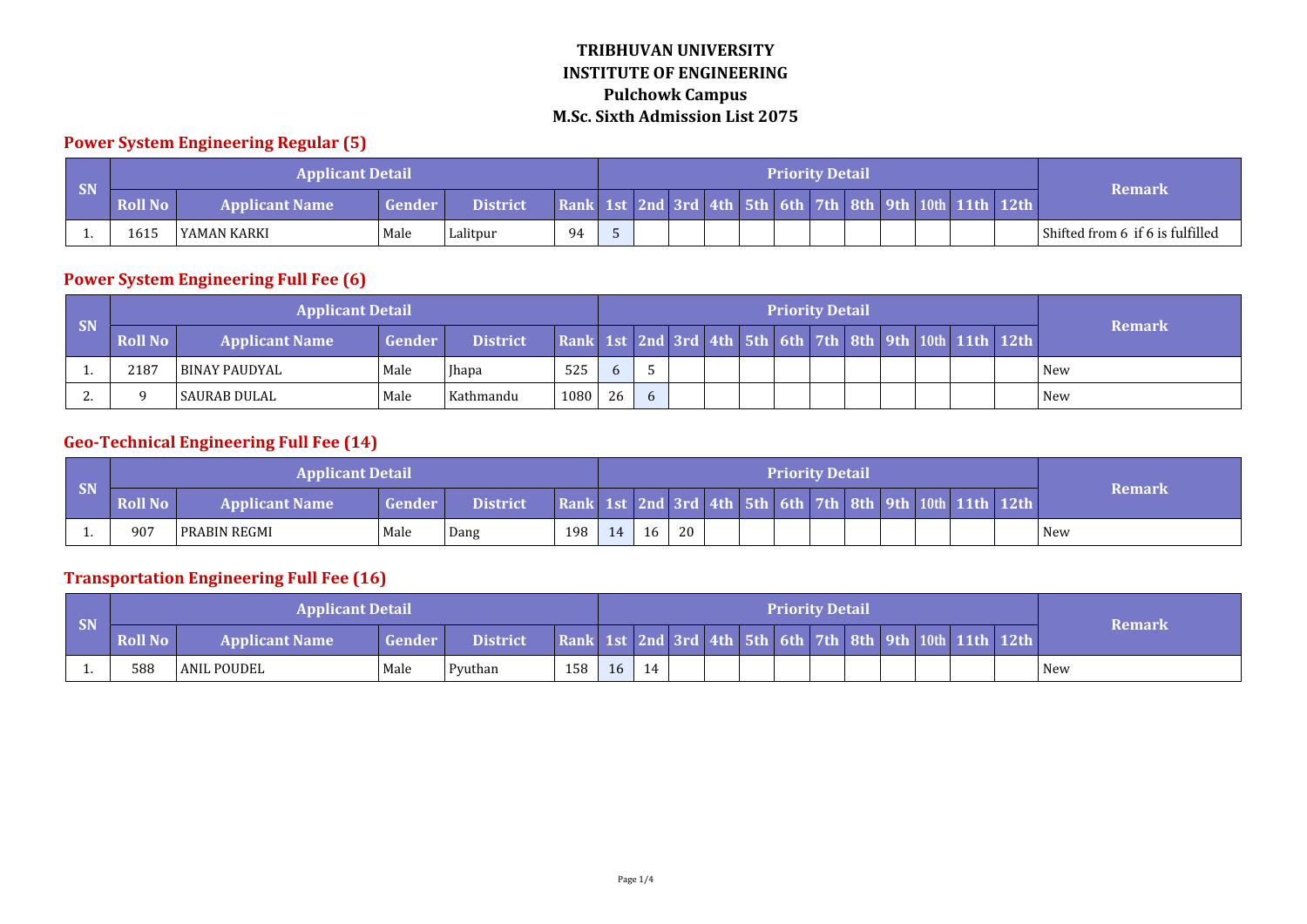### **Disaster Risk Management Full Fee (18)**

|           |                | <b>Applicant Detail</b> |        |                 |                                                         |    |    |    |    | <b>Priority Detail</b> |  |  |  | <b>Remark</b> |
|-----------|----------------|-------------------------|--------|-----------------|---------------------------------------------------------|----|----|----|----|------------------------|--|--|--|---------------|
| <b>SN</b> | <b>Roll No</b> | <b>Applicant Name</b>   | Gender | <b>District</b> | Rank 1st 2nd 3rd 4th 5th 6th 7th 8th 9th 10th 11th 12th |    |    |    |    |                        |  |  |  |               |
|           | 38             | l prateek bhusal        | Male   | Parbat          | 204                                                     | 16 | 14 | 18 |    |                        |  |  |  | New           |
| Ζ.        | 1053           | <b>BHIM LAL PANDEY</b>  | Male   | Arghakhanchi    | 281                                                     | 14 | 18 |    |    |                        |  |  |  | New           |
|           | 45             | <b>SAGAR ACHARYA</b>    | Male   | Syangja         | 298                                                     | 14 | 16 | 20 | 18 |                        |  |  |  | <b>New</b>    |

## **Renewable Energy Engineering Full Fee (24)**

| <b>CM</b> |         | <b>Applicant Detail</b> |        |                 |                                                         |    |    |    |  | <b>Priority Detail</b> |  |  |  |            |
|-----------|---------|-------------------------|--------|-----------------|---------------------------------------------------------|----|----|----|--|------------------------|--|--|--|------------|
| - SN      | Roll No | <b>Applicant Name</b>   | Gender | <b>District</b> | Rank 1st 2nd 3rd 4th 5th 6th 7th 8th 9th 10th 11th 12th |    |    |    |  |                        |  |  |  | Remark     |
|           | 635     | DISON MAHARJAN          | Male   | Lalitpur        | 847                                                     | 30 | 24 | 26 |  |                        |  |  |  | <b>New</b> |

#### **Energy Systems Planning and Management Full Fee (26)**

| <b>CD</b> |         | <b>Applicant Detail</b> |               |                 |                                                         |    |    |  | <b>Priority Detail</b> |  |  |  |               |
|-----------|---------|-------------------------|---------------|-----------------|---------------------------------------------------------|----|----|--|------------------------|--|--|--|---------------|
| - 21/     | Roll No | <b>Applicant Name</b>   | <b>Gender</b> | <b>District</b> | Rank 1st 2nd 3rd 4th 5th 6th 7th 8th 9th 10th 11th 12th |    |    |  |                        |  |  |  | <b>Remark</b> |
|           | 1154    | BIKALPA KHADKA          | 'Female       | Pyuthan         | 837                                                     | 16 | 26 |  |                        |  |  |  | New           |

## **Mechanical Systems Design and Engineering Full Fee (30)**

|    |                | <b>Applicant Detail</b> |        |                 |     |                 |    |    |    |  | <b>Priority Detail</b> |  |  |                                                         |               |
|----|----------------|-------------------------|--------|-----------------|-----|-----------------|----|----|----|--|------------------------|--|--|---------------------------------------------------------|---------------|
| SN | <b>Roll No</b> | <b>Applicant Name</b>   | Gender | <b>District</b> |     |                 |    |    |    |  |                        |  |  | Rank 1st 2nd 3rd 4th 5th 6th 7th 8th 9th 10th 11th 12th | <b>Remark</b> |
|    | 2414           | DARWIN BHANDARI         | Male   | Gulmi           | 418 | 30              | 24 |    |    |  |                        |  |  |                                                         | <b>New</b>    |
|    | 880            | SAROZH MAHARJAN         | Male   | Kathmandu       | 493 | 30              |    |    |    |  |                        |  |  |                                                         | New           |
|    | 1712           | <b>SUNIL KHADKA</b>     | Male   | Kathmandu       | 661 | 30              |    |    |    |  |                        |  |  |                                                         | New           |
|    | 970            | SABIN ADHIKARI          | Male   | Gorkha          | 782 | 30              | 24 | 26 | 18 |  |                        |  |  |                                                         | New           |
|    | 2404           | BINAYA KUMAR LAMICHHANE | Male   | Sindhupalchok   | 804 | 30 <sup>°</sup> |    |    |    |  |                        |  |  |                                                         | <b>New</b>    |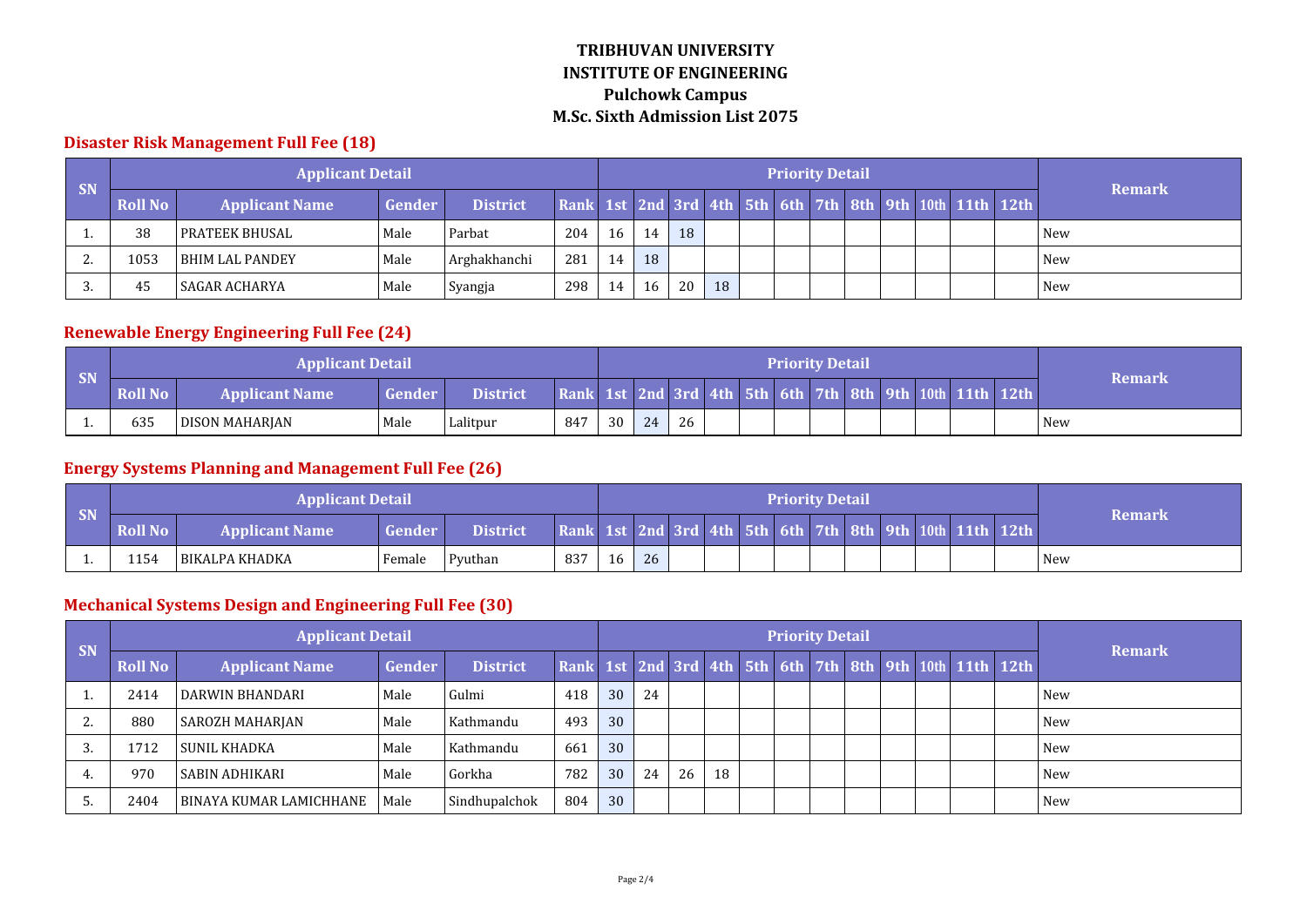#### **Climate Change and Development Regular (33)**

|           |                | <b>Applicant Detail</b> |        |                 |     |     |    |    |    |  | <b>Priority Detail</b> |  |                                                         |        |
|-----------|----------------|-------------------------|--------|-----------------|-----|-----|----|----|----|--|------------------------|--|---------------------------------------------------------|--------|
| <b>SN</b> | <b>Roll No</b> | <b>Applicant Name</b>   | Gender | <b>District</b> |     |     |    |    |    |  |                        |  | Rank 1st 2nd 3rd 4th 5th 6th 7th 8th 9th 10th 11th 12th | Remark |
|           | 566            | l ROSHANI SUBEDI        | Female | Lalitpur        | 319 | .37 | 33 | 34 | 42 |  |                        |  |                                                         | New    |

## **Climate Change and Development Full Fee (34)**

| <b>SN</b> |                | <b>Applicant Detail</b> |        |                 |                                                         |    |    |  |  | <b>Priority Detail</b> |  |  |               |
|-----------|----------------|-------------------------|--------|-----------------|---------------------------------------------------------|----|----|--|--|------------------------|--|--|---------------|
|           | <b>Roll No</b> | <b>Applicant Name</b>   | Gender | <b>District</b> | Rank 1st 2nd 3rd 4th 5th 6th 7th 8th 9th 10th 11th 12th |    |    |  |  |                        |  |  | <b>Remark</b> |
| . .       | 2078           | BIBEK GAUTAM            | Male   | Ramechhap       | 638                                                     | 34 | 18 |  |  |                        |  |  | New           |

## **Urban Planning Regular (37)**

|       |                | <b>Applicant Detail</b> |        |                 |                                                         |    |  |  | <b>Priority Detail</b> |  |  |  |                                    |
|-------|----------------|-------------------------|--------|-----------------|---------------------------------------------------------|----|--|--|------------------------|--|--|--|------------------------------------|
| $-SN$ | <b>Roll No</b> | <b>Applicant Name</b> ' | Gender | <b>District</b> | Rank 1st 2nd 3rd 4th 5th 6th 7th 8th 9th 10th 11th 12th |    |  |  |                        |  |  |  | <b>Remark</b>                      |
|       | 1535           | ' SNEHA AGRAWAL         | Female | Kathmandu       | 41                                                      | 27 |  |  |                        |  |  |  | Shifted from 38 if 38 is fulfilled |

## **Urban Planning Full Fee (38)**

| SN |                | <b>Applicant Detail</b> |               |                 |                                                         |              |    |  |  | <b>Priority Detail</b> |  |  |               |
|----|----------------|-------------------------|---------------|-----------------|---------------------------------------------------------|--------------|----|--|--|------------------------|--|--|---------------|
|    | <b>Roll No</b> | <b>Applicant Name</b>   | <b>Gender</b> | <b>District</b> | Rank 1st 2nd 3rd 4th 5th 6th 7th 8th 9th 10th 11th 12th |              |    |  |  |                        |  |  | <b>Remark</b> |
| .  | 1446           | l BIBEK KARKI           | Male          | Dhanusa         | 394                                                     | $\sim$<br>31 | 38 |  |  |                        |  |  | New           |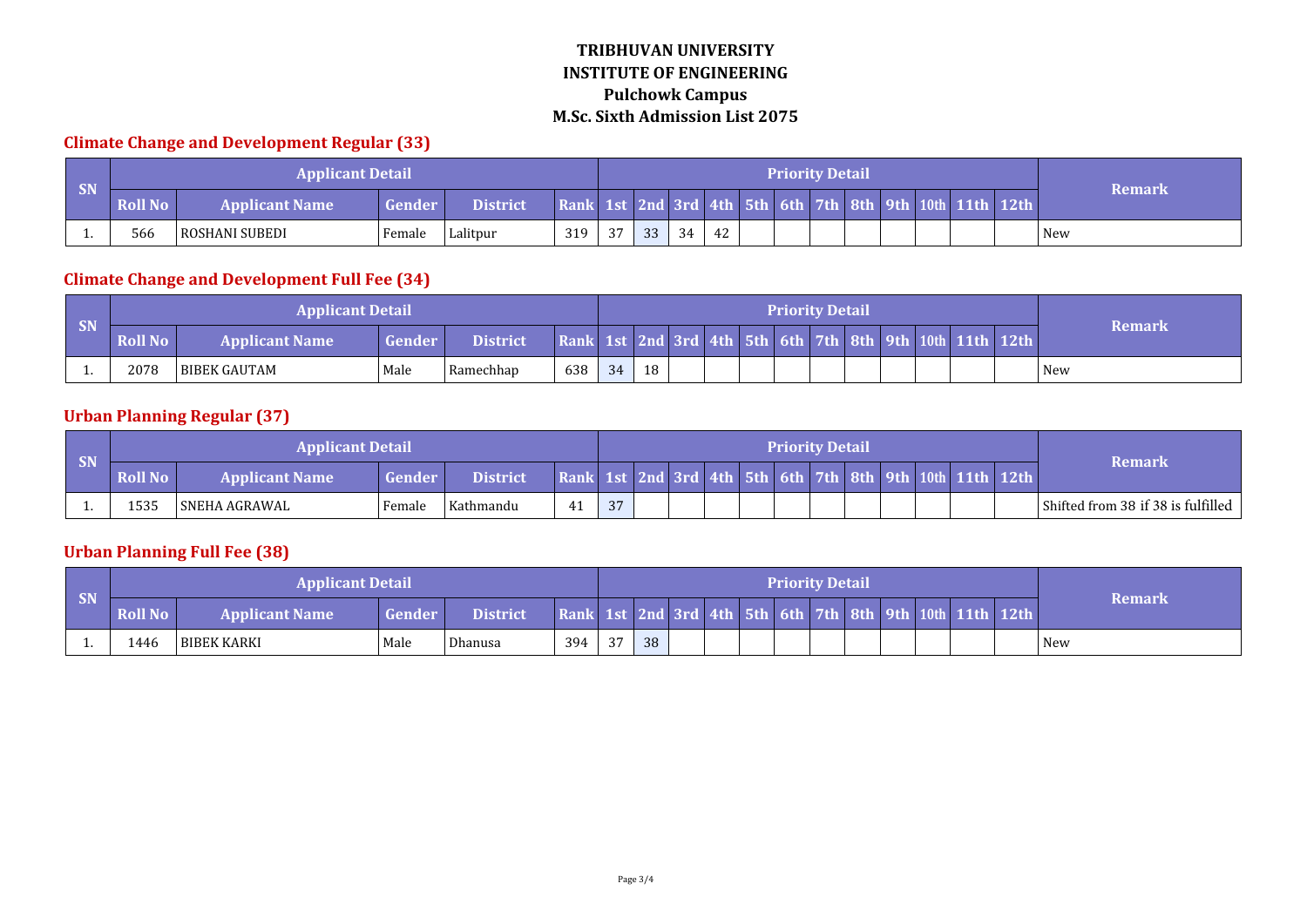#### **Energy for Sustainable Social Development Full Fee (40)**

|           |         | <b>Applicant Detail</b> |               |                 |                                                         |    |    |    |    |  | <b>Priority Detail</b> |  |  |               |
|-----------|---------|-------------------------|---------------|-----------------|---------------------------------------------------------|----|----|----|----|--|------------------------|--|--|---------------|
| <b>SN</b> | Roll No | <b>Applicant Name</b>   | <b>Gender</b> | <b>District</b> | Rank 1st 2nd 3rd 4th 5th 6th 7th 8th 9th 10th 11th 12th |    |    |    |    |  |                        |  |  | <b>Remark</b> |
|           | 2303    | l ANISH KUMAR SHAKYA.   | Male          | Lalitpur        | 788                                                     | 42 | 40 | 18 |    |  |                        |  |  | <b>New</b>    |
| <u>.</u>  | 1247    | LOKRAJ PANT             | Male          | Kanchanpur      | -871                                                    | 39 | 40 | 34 | 18 |  |                        |  |  | <b>New</b>    |

## **Energy Efficient Buildings Full Fee (42)**

|           |                | <b>Applicant Detail</b> |               |                 |                                                         |    |    |    |  | <b>Priority Detail</b> |  |  |               |
|-----------|----------------|-------------------------|---------------|-----------------|---------------------------------------------------------|----|----|----|--|------------------------|--|--|---------------|
| <b>SN</b> | <b>Roll No</b> | <b>Applicant Name</b>   | <b>Gender</b> | <b>District</b> | Rank 1st 2nd 3rd 4th 5th 6th 7th 8th 9th 10th 11th 12th |    |    |    |  |                        |  |  | <b>Remark</b> |
|           | 174            | l BINDU REGMI           | ' Female      | Parbat          | 610                                                     | 18 | 42 | 37 |  |                        |  |  | <b>New</b>    |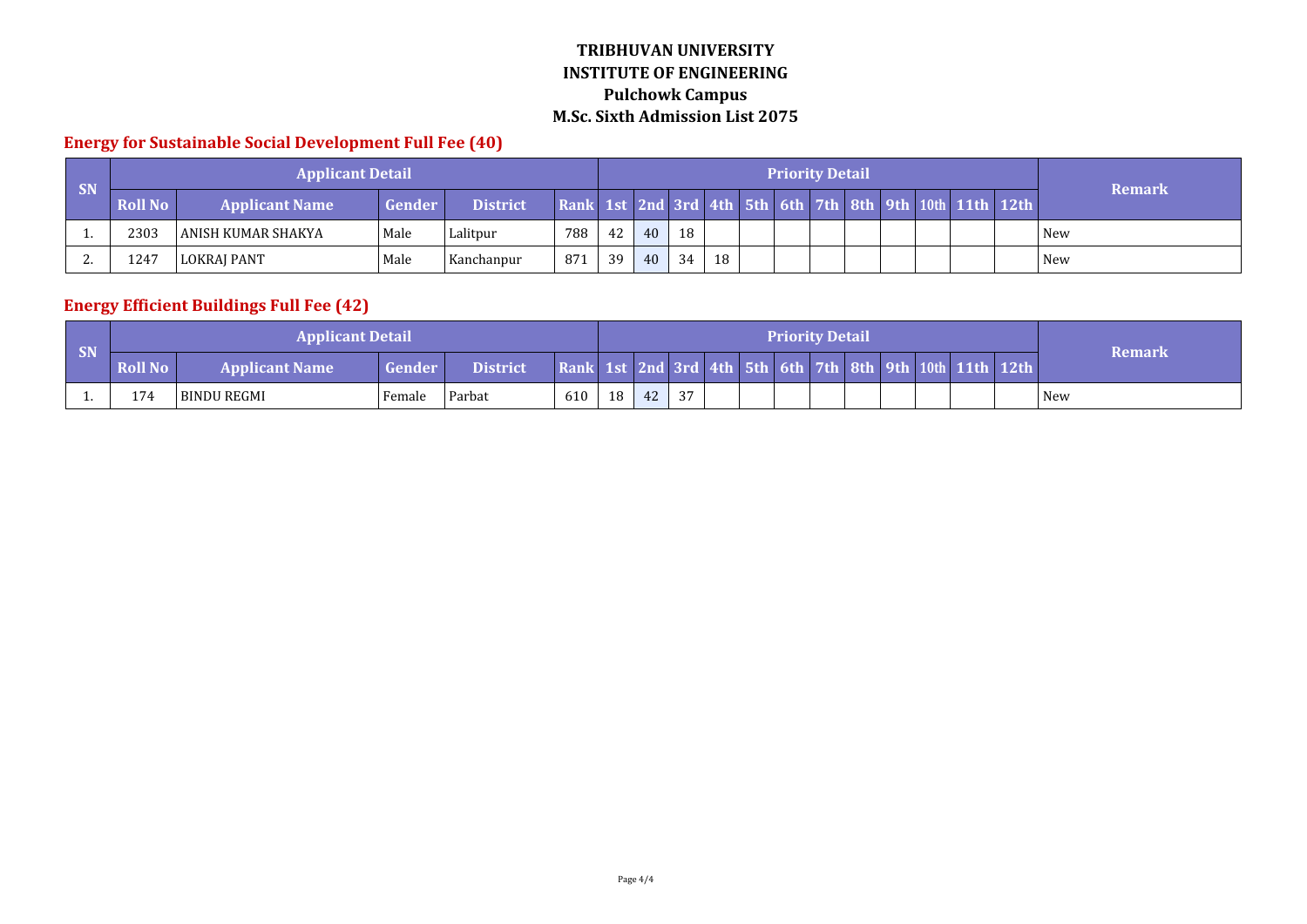#### Pulchowk Campus MSc Admission 2075, Sixth List Waiting Applicants

#### Geo Technical Engineering Full Fee (14) Waiting List

| S.N                      | <b>Roll No</b> | <b>Applicant Name</b>  | IGender | <b>District</b>    | <b>IRank</b> | p1 | l p2 | $\sim$<br>l p3 | 1p <sup>2</sup> | lp5 | Ipp | ۱p, | lp8 |  |
|--------------------------|----------------|------------------------|---------|--------------------|--------------|----|------|----------------|-----------------|-----|-----|-----|-----|--|
|                          |                | 943 SUJAN KUMAR SINGH  | Male    | <b>Kathmandu</b>   | 201          | 14 |      |                |                 |     |     |     |     |  |
| $\overline{\phantom{a}}$ |                | 993 PRASHANT.<br>' JHA | Male    | <b>I</b> Kathmandu | 224          | 14 | 16   |                |                 |     |     |     |     |  |

#### Transportation Engineering Full Fee (16) Waiting

| S.N. | <b>Roll No</b> | Applicant Name            | lGender | <b>IDistrict</b> | <b>Rank</b> | p1 | p2 | l p3 | l p4 | lp5 | lp6 | lp. | lp8 |  |
|------|----------------|---------------------------|---------|------------------|-------------|----|----|------|------|-----|-----|-----|-----|--|
|      |                | 18 ADARSHA<br>POKHREL     | Male    | Chitawan         | 161         | 16 | 20 |      |      |     |     |     |     |  |
| ∽    |                | <b>38 IPRATEEK BHUSAL</b> | Male    | Parbat           | 204         | 16 | Δ  | 18   |      |     |     |     |     |  |

#### Disaster Risk Management Full Fee (18)

| S.N. | <b>Roll No</b> | Applicant Name     | IGender | <b>IDistrict</b>  | <b>Rank</b> | $\vert$ lp1     | lp2             | p3 | p4 | כסו | lp6 | p7 | lp8 |  |
|------|----------------|--------------------|---------|-------------------|-------------|-----------------|-----------------|----|----|-----|-----|----|-----|--|
|      |                | 24 PRATEEK PRADHAN | Male    | Rupandehi         | 396         | 18              |                 |    |    |     |     |    |     |  |
|      |                | 264 AASHISH PAUDEL | Male    | Syangja           | 476         | 14 <sub>l</sub> | 16 <sup> </sup> | 18 |    |     |     |    |     |  |
| ັ    |                | 926 MANOJ BHATTA   | Male    | <b>I</b> Darchula | 484         | 16              | 14              | 18 |    |     |     |    |     |  |

#### Renewable Energy Engineering Full Fee (24)

| IS.N.                    | <b>Roll No</b> | <b>Applicant Name</b>                    | Gender | <b>IDistrict</b> | <b>IRank</b> | p1              | Ip <sub>2</sub> | I D3 | lp4 | -l p | p6 | 107 | lp8 |  |
|--------------------------|----------------|------------------------------------------|--------|------------------|--------------|-----------------|-----------------|------|-----|------|----|-----|-----|--|
|                          |                | 1291 <b>I</b> OJASWI<br>I BAHADUR LAKHEY | Male   | Lalitpur         | 959          | 24 <sup>1</sup> | 26              |      |     |      |    |     |     |  |
| $\overline{\phantom{a}}$ |                | 265 SAROJ KUMAR SAH                      | Male   | <b>IDhanusa</b>  | 960I         | 24              | 26              |      |     |      |    |     |     |  |

#### Energy Systems Planning and Management Full Fee (26)

| S.N. | <b>Roll No</b> | Applicant Name                  | .Gender | <b>IDistrict</b> | <b>Rank</b> | p1         | Ip <sub>2</sub> | w | lp4 | lp! | p6 | 1p <sub>7</sub> | l p8 |  |
|------|----------------|---------------------------------|---------|------------------|-------------|------------|-----------------|---|-----|-----|----|-----------------|------|--|
|      | 1291           | 1 lOJASWI BAHADUR L<br>.、LAKHEY | Male    | Lalitpur         | 959l        | 24         | 26              |   |     |     |    |                 |      |  |
|      |                | 265 SAROJ KUMAR SAH             | Male    | <b>Dhanusa</b>   | 960l        | <b>241</b> | 26              |   |     |     |    |                 |      |  |